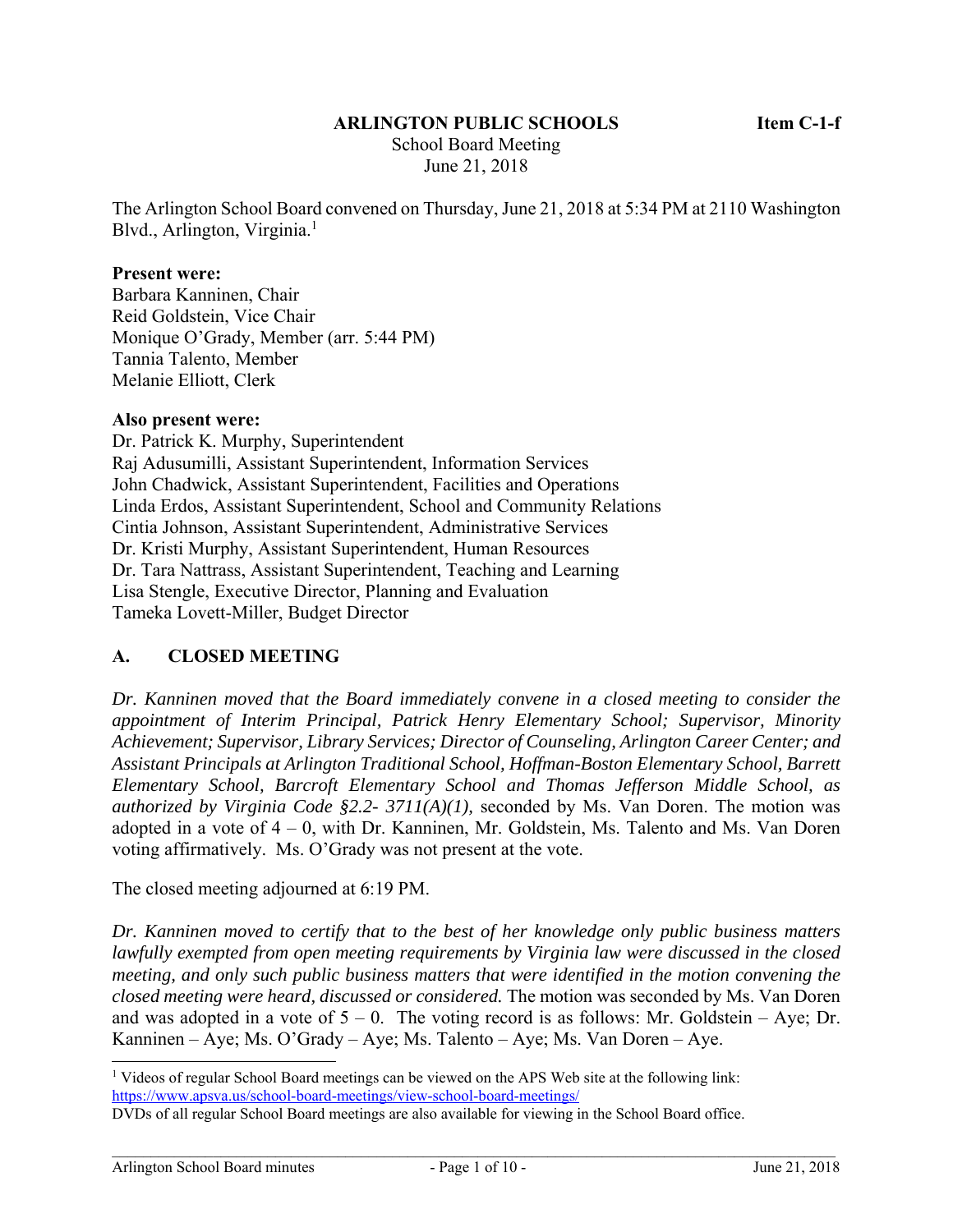The Board recessed briefly and reconvened in an open meeting at 6:30 PM.

### **B. MEETING OPENING**

- 1. Call to Order
- 2. Recognitions

Board members congratulated students for achievements in Athletics, Scholastic Arts, and National Latin exams. Students were also recognized for awards in the Virginia Robotics competition, the Future Business Leaders of America National Competition, and the Mid-Atlantic IB Middle Years Program.

3. Announcements

Dr. Kanninen announced the following meetings:

- June 22, 2018 Committee of the Whole Meeting, 8:30 AM Board Conference Room
- June 29, 2018 School Board/Executive Leadership Retreat, 1-5 PM, Syphax Education Center, Rm. 452

Mr. Goldstein announced several events and accomplishments at his liaison schools.

4. Superintendent's Announcements and Updates

Dr. Murphy shared highlights of progress on the 2017-18 Action Plan initiatives, including new policies and policy revisions, operational planning, preparations for new schools and program moves, and capital initiatives. Dr. Murphy celebrated staff and student accomplishments at the end of the school year, and highlighted several upcoming events and meetings. He also provided an update on registration and transportation plans for Summer School.

### **C. CONSENT AGENDA**: (7:15 PM)

The following speaker addressed the Board:

*Mike Webb,* citizen: encouraging the Board to focus on the mission of APS and not spend time considering changing the names of facilities.

*Ms. Van Doren moved that the Board adopt the consent agenda*, seconded by Ms. Talento. The motion was adopted in a vote of 5 - 0, with Dr. Kanninen, Mr. Goldstein, Ms. O'Grady, Ms. Talento and Ms. Van Doren voting affirmatively. The following items or actions were approved as a part of consent:

- 1. Minutes:
	- a. March 15, 2018 Budget Work Session #4
	- b. March 22, 2018, School Board Meeting
	- c. April 6, 2018 Joint School Board and County Board Work Session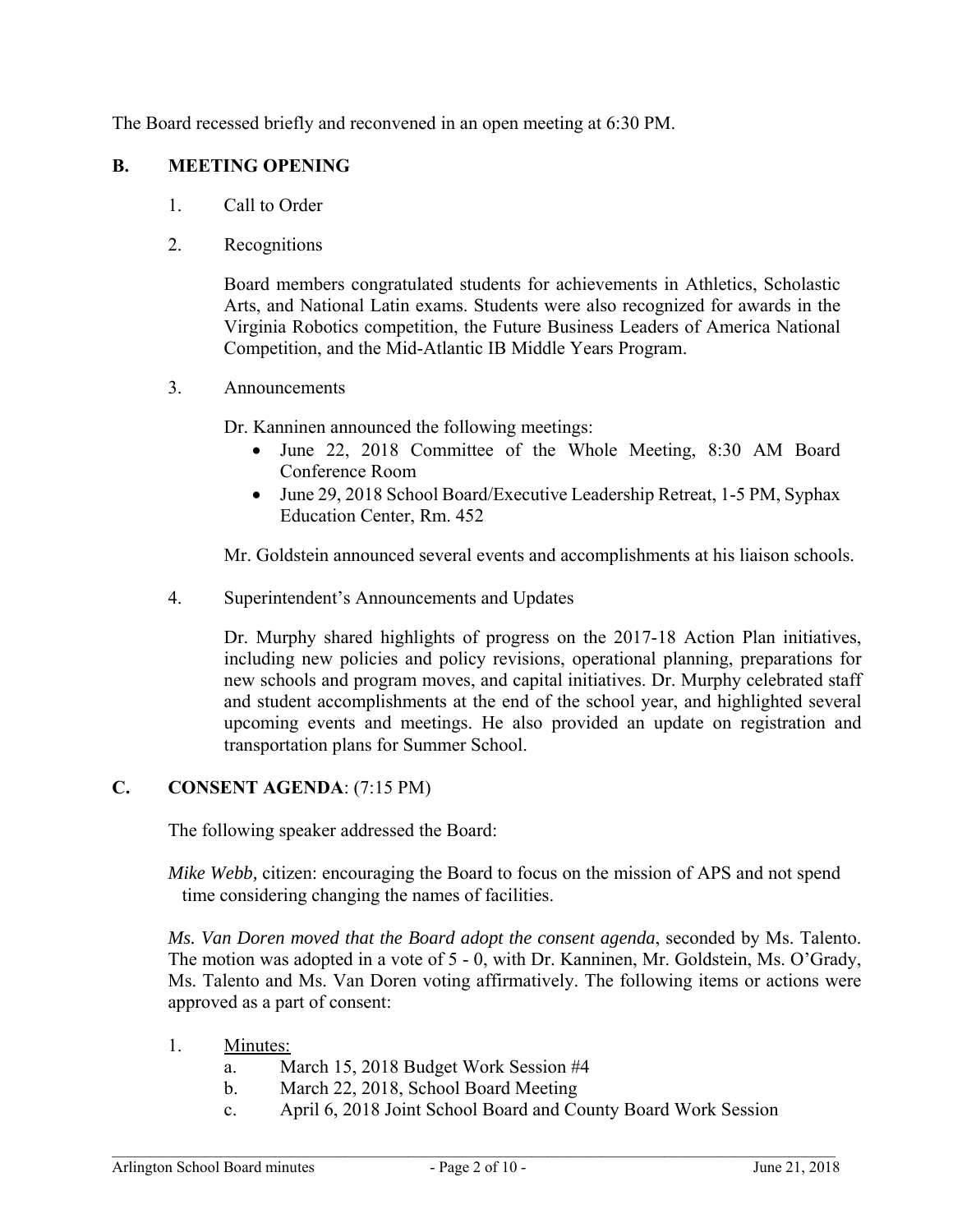- d. April 24, 2018 School Board Work Session on the CIP and Budget
- e. June 19, 2018 Closed Meeting
- 2. Personnel actions

# P/E-SCALE PERSONNEL

- 10 Changes In Position/Salary
- 1 Retirement

# T-SCALE PERSONNEL

- 2 Revised 1-Year Extensions of Probationary Period
- 2 Reductions In Force/Layoffs

### A-SCALE PERSONNEL

3 Reductions In Force/Layoffs

# SUPPORT SERVICES PERSONNEL

- 3 Appointments
- 4 Changes In Position/Salary
- 1 Resignation
- 1 Retirement
- 2 Suspensions
- 4 Terminations

### 3. Grants and Restricted Programs:

- a. Special Project #12 Integrated English Literacy and Civics Education Grant
- 4. Planetarium Letter of Agreement
- 5. Appointment to the Budget Advisory Council
- 6. License Agreement for Historic Markers at Drew REMOVED FROM AGENDA
- 7. Contract Amendment for Architecture and Engineering Services for the Yorktown High School Internal Modifications MOVED TO ACTION
- 8. Verizon Easement for Barrett Elementary School

Dr. Kanninen announced that as part of consent, the Board made the following appointments:

Cameron Snyder, Interim Principal, Patrick Henry Elementary School Carolyn Clark, Supervisor, Office of Minority Achievement Jeff Nicklaus Luttrell, Supervisor, Library Services: Claudia Vasquez, Director of Counseling, Arlington Career Center Jennifer Gildea, Arlington Traditional School Assistant Principal Catherine Hwang, Assistant Principal, Hoffman-Boston Elementary School Ragan Sohr, Assistant Principal, Barrett Elementary School Gabriela Rivas, Assistant Principal, Barcroft Elementary School Diana Jordan, Assistant Principal, Thomas Jefferson Middle School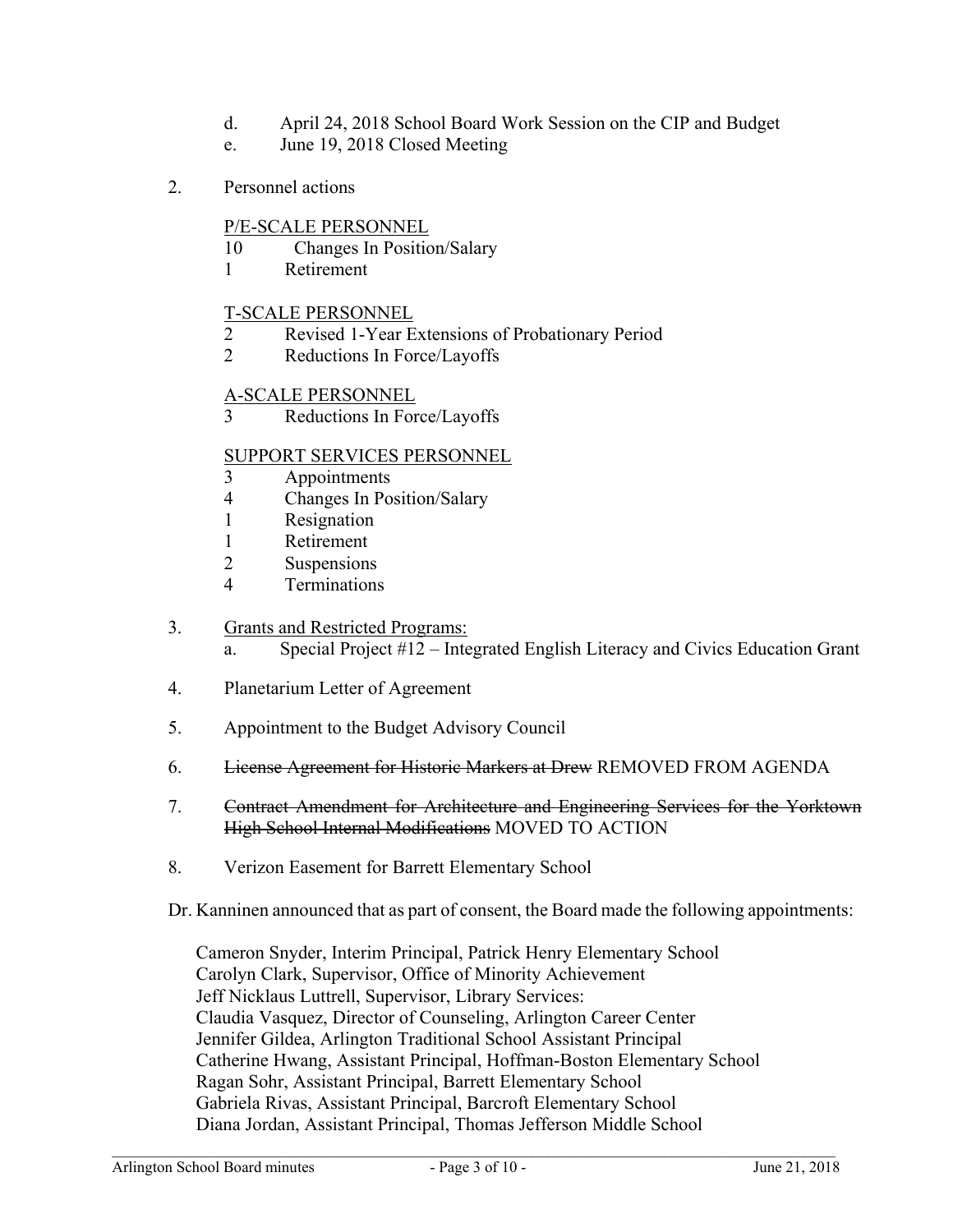# **D. CITIZEN COMMENT ON NON-AGENDA ITEMS**: (7:29 PM)

The following speakers addressed the Board, opposing changing the name of Washington-Lee High School, stating concerns about the process followed and sharing reasons why the name should not be changed. Some speakers expressed concern about the cost of a change:

*William LeHardy,* alumnus *Dean Fleming*, alumnus *Jake Perez*, student *Mike Webb,* citizen: *Julia Crull,* citizen: *Lorraine Manwell Horton,* alumna:

The following speakers also addressed the Board, expressing about budget cuts that might impact Latin instruction at Yorktown High School:

*Michelle Gonzalez,* student: *Daniel Tyler,* student: *Augustus Grohmann*, student

The following speakers also addressed the Board:

*Alesandr Belinskiy,* resident: asking the Board to restore planning unit 14601 to the Reed Elementary School walk zone.

*Ingrid Gant*, AEA: thanking the Board and staff for completing a challenging but successful school year.

# **E. MONITORING ITEMS**: (7:53 PM)

### 1. Annual Report: Advisory Council on School Facilities and Capital Programs (FAC) and Staff Response

Chair Stacy Snyder presented the report, appreciating the work of the Board, staff and committee members. She reviewed FAC's focus and involvement in planning processes, including assisting with the CCWG draft charge, plans for the Education Center and the new elementary school at Reed, the elementary planning initiative, and development of the CIP. The FAC also prepared a future facilities needs report, reviewed Minor Construction/Major Maintenance (MCMM), and established a policy subcommittee. Ms. Snyder then shared the FAC's recommendations, which include focusing on planning and decision-making that considers pressures of enrollment growth and land constraints, strengthening collaboration with the County, identifying sites for new schools, and collaboration opportunities for the Board advisory committees. In closing, Ms. Snyder reviewed FAC priorities for the coming year.

Mr. Chadwick presented the staff response, thanking the FAC for a productive year and for their thoughtful recommendations. He recognized individual members for their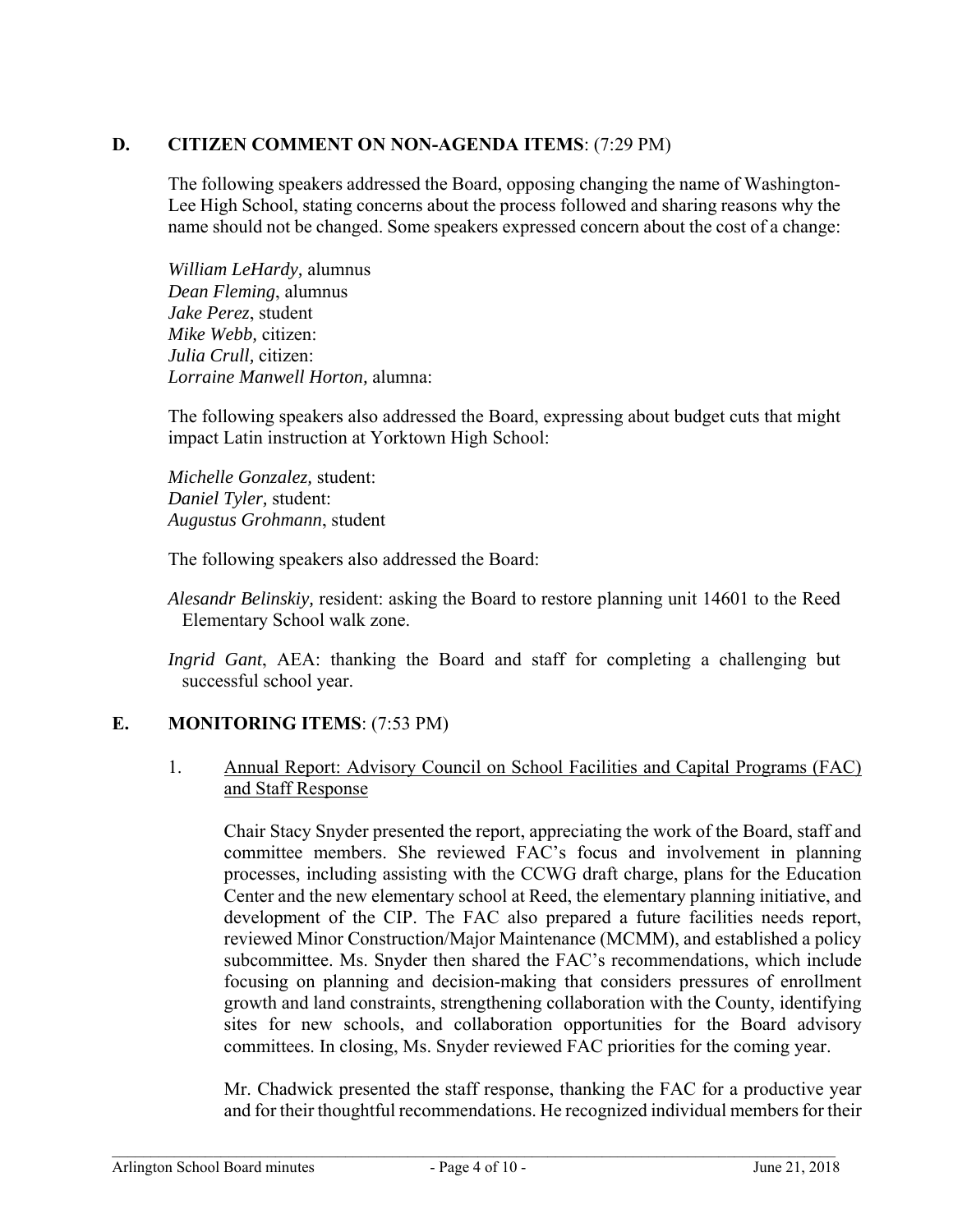work and thanked members leaving the committee. He confirmed staff agrees with the recommendations and plans to support the FAC in the 2018-19 school year.

The following speaker addressed the Board:

*Mike Webb*, resident: speaking about the importance of processes in addressing needs.

Mr. Goldstein, Board liaison to the FAC, appreciated the hard work and dedication of the group, and recognized their knowledge and expertise. Dr. Kanninen thanked the Chair and Vice Chair for participating in advisory leader meetings, and appreciated the depth and breadth of the group's work.

### 2. Annual Report: Budget Advisory Council (BAC) and Staff Response: (8:12 PM)

BAC Chair Matt de Ferranti presented the end of year report, thanking the Finance staff and committee members for their efforts, and sharing highlights of the BAC work over the year. He appreciated efforts to engage the BAC in the budget development process earlier than in past years, and recognized challenges ahead. He shared the BAC's support for collaborating with the FAC and community to look at reducing construction costs.

Tameka Lovett-Miller, Budget Director, presented the staff response, appreciating the BAC's work and agreeing to collaborate on implementing their recommendations. These include looking at per pupil costs and their effect on the budget, and examining construction costs. Ms. Lovett-Miller also shared staff's willingness to work with the BAC on their additional recommendations.

BAC liaison Ms. Talento appreciated Mr. de Ferranti and the committee members, particularly for their efforts to support the Board throughout the budget development process. Board members also appreciated the collaboration between all the advisory groups and the interest in continuing this collaboration. The Board confirmed their commitment to work together to address concerns and challenges.

3. Report from the Friends of the Planetarium: (8:22 PM)

Carolyn Lange presented the report from the Friends of the Planetarium, acknowledging staff support and appreciating ongoing collaboration with APS. She described the Planetarium's three-pronged mission, which includes providing David M. Brown Memorial Scholarships to APS graduates, providing teacher professional grants, and presenting special programs and events for the community. After describing these activities, Ms. Lange highlighted upcoming events and thanked the Board for their ongoing support.

4. Internal Audit Annual Report: (8:34 PM)

Director of Internal Audit John Mickevice presented an update on his work over the 2017-18 school year. This included reviews of Medicaid reimbursement for school based services, sale of APS assets, facility rentals, APS devices assigned to students,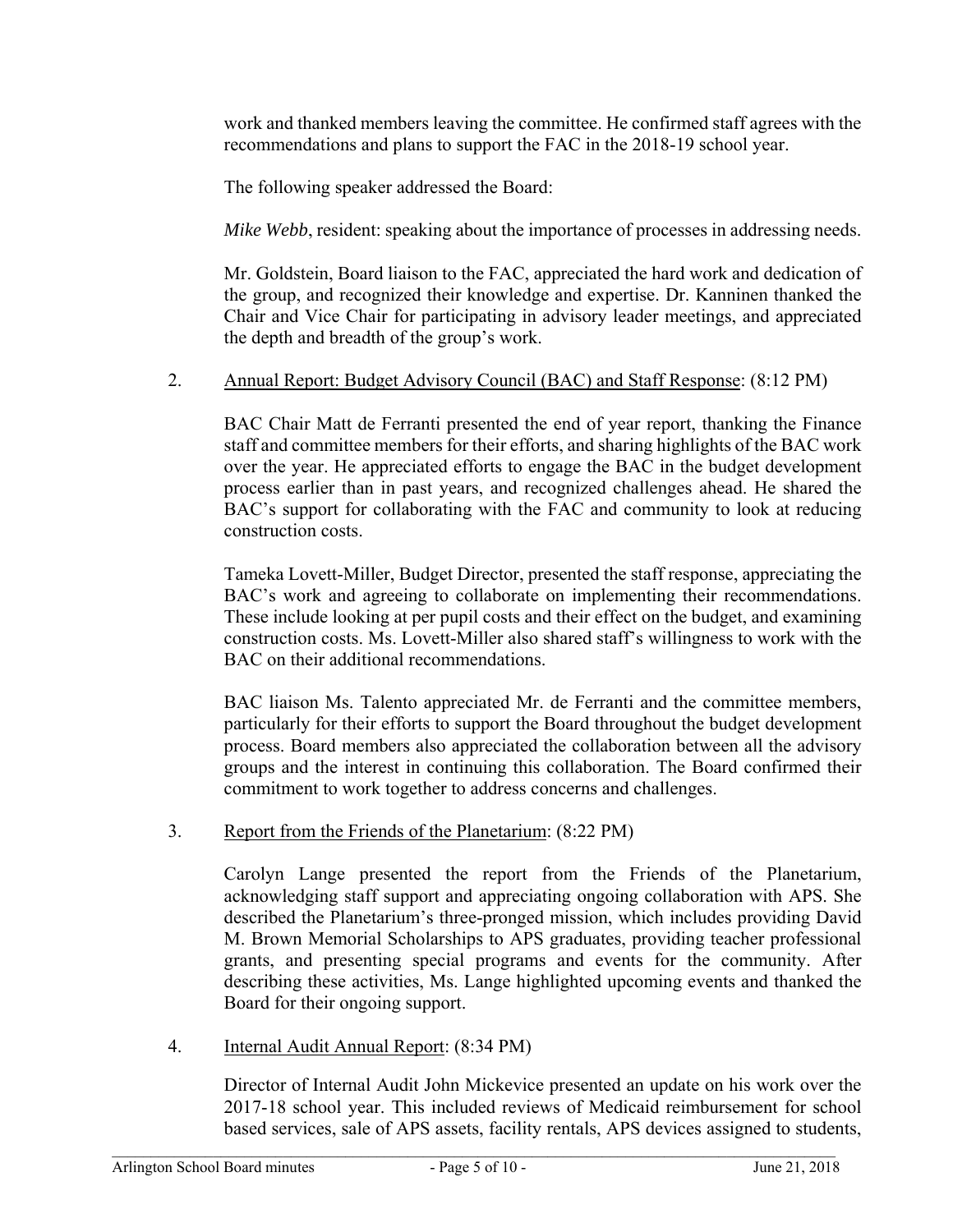and the construction cost study for APS. He then shared the scope, findings and recommendations from each of these reviews. In closing, Mr. Mickevice confirmed that next steps are to work to develop the Audit Plan for 2018-19.

The following speaker addressed the Board:

*Adam Roosevelt*, resident: asking the Board to track costs of name changes and review funding for any changes that cost more than \$500,000. He also suggested that these funds would be better used if focused on student needs.

Mr. Goldstein, member of the Audit Committee, thanked Mr. Mickevice for his work and the helpful information he provides to the Board. Dr. Kanninen also appreciated the work that has been done to better manage expenses.

# **F. ACTION ITEMS**: (8:53 PM)

1. School Board's Adopted 2019-2028 Capital Improvement Plan and Bond Resolutions:

Dr. Kanninen reviewed the CIP process to date and how the Board will move forward. Dr. Murphy thanked the staff and the County for their efforts and collaboration on this effort. Ms. Stengle then briefly reviewed the process followed to develop the proposed CIP. She shared highlights of the scenario being brought forward, confirming that it was developed in response to feedback received from the Board. After outlining the projects in this CIP, including school facilities as well as infrastructure projects, Ms. Stengle summarized the seats to be added over the duration of the CIP. Ms. Lovett-Miller then reviewed the costs, debt service information and seats provided in the proposed CIP. Ms. Stengle highlighted next steps in the process, such as implementing planning processes for the additional seats, and she highlighted the timelines and activities for the projects that relate to high school planning.

The following speakers addressed the Board, asking that the new high school in the CIP have the same amenities that are found at the other comprehensive high schools:

*Ellen Gabel*, resident *Dr. Christine Brittle,* parent

The following speaker also addressed the School Board:

*Aleksander Belinskiy,* resident: supporting efforts to provide schools for all, but encouraging the Board to look more carefully at the boundaries for Reed school.

*Mr. Goldstein made the following motion:* 

*Every two years, the School Board adopts a Capital Improvement Plan (CIP) addressing capital needs over the next ten years. This approach to capital planning anticipates needs for the next decade, while providing flexibility to adjust to changing circumstances.*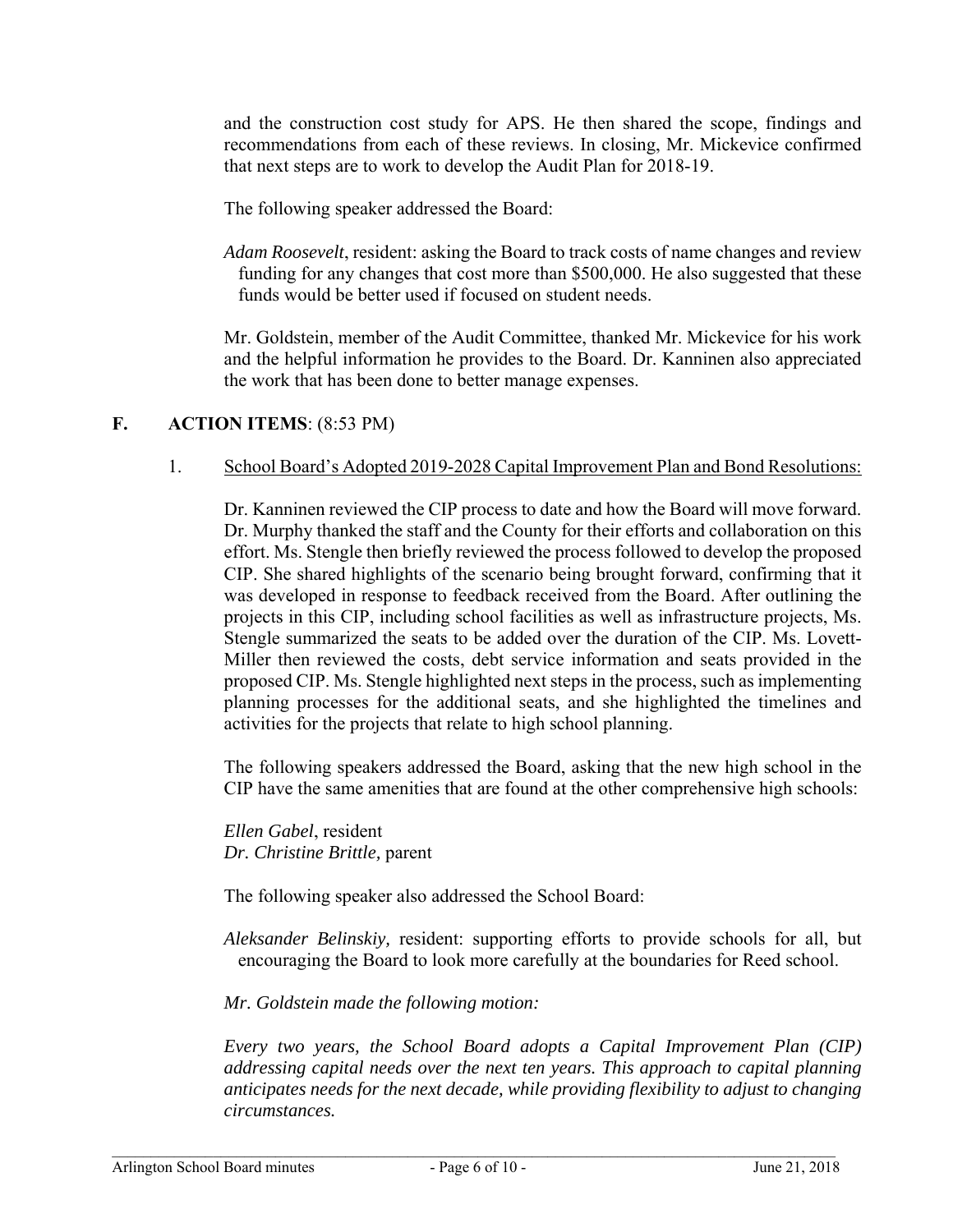*During the development of the FY 2019-FY 2028 CIP, the School Board focused on providing seats for students in the areas of most critical need in light of the continued, sustained growth in student enrollment. The development process that began in the fall of 2017 culminates in this CIP and will be detailed in a report to be completed by the end of July 2018.* 

*The School Board concluded that, to meet its Strategic Plan goal of operational excellence, and focusing on the areas of greatest need, capital improvements for this CIP would focus on elementary seats, high school seats and continued investment in maintenance of our facilities.* 

*The School Board recognizes that its first priority in this CIP is identifying the funding needed for the 2018 bond, in order to begin work on the areas of most critical need. The School Board further recognizes that additional community input and further collaboration with the Arlington County Board and staff will be necessary moving forward.* 

*Consistent with these goals, I move that the School Board adopt the FY 2019-FY 2028 Capital Improvement Plan.* 

*I also move that the Board approve the following resolution:* 

# *Resolution of the School Board of Arlington County Requesting a Special Election on the Question of Issuing a Maximum of \$103,000,000 in General Obligation Bonds of Arlington County for School Purposes – June 21, 2018*

*WHEREAS, Section 15.2-2640 of the Code of Virginia of 1950, as amended (the "Code"), requires that the School Board of Arlington County ("School Board") request, by resolution, that the County Board of Arlington County ("County Board") adopt a resolution regarding the contracting of a debt and the issuance of general obligation bonds of Arlington County for school purposes;* 

*NOW, THEREFORE, BE IT RESOLVED, that the School Board, as required by Section 15.2- 2640 of the Code, does hereby request that the County Board adopt a resolution setting forth the maximum amount of its general obligation bonds to be issued for capital projects for school purposes and requesting that the Circuit Court of Arlington County order an election on the question of contracting a debt and issuing the general obligation bonds of Arlington County in an amount not to exceed \$103,000,000 for the purpose of paying the costs of capital projects for school purposes. This resolution shall take effect immediately.* 

The motion was seconded by Ms. Talento.

Mr. Goldstein thanked the FAC and staff for their work on this CIP. He reviewed the CIP development process, components of the plan, and how it will evolve as needs change. Recognizing the complexity of the CIP, Ms. Van Doren also thanked the staff and the community, and confirmed that the Board is focused on doing what is best for the community. She acknowledged the ongoing growth and the challenges that it presents, and encouraged all to stay engaged. Ms. O'Grady also commented on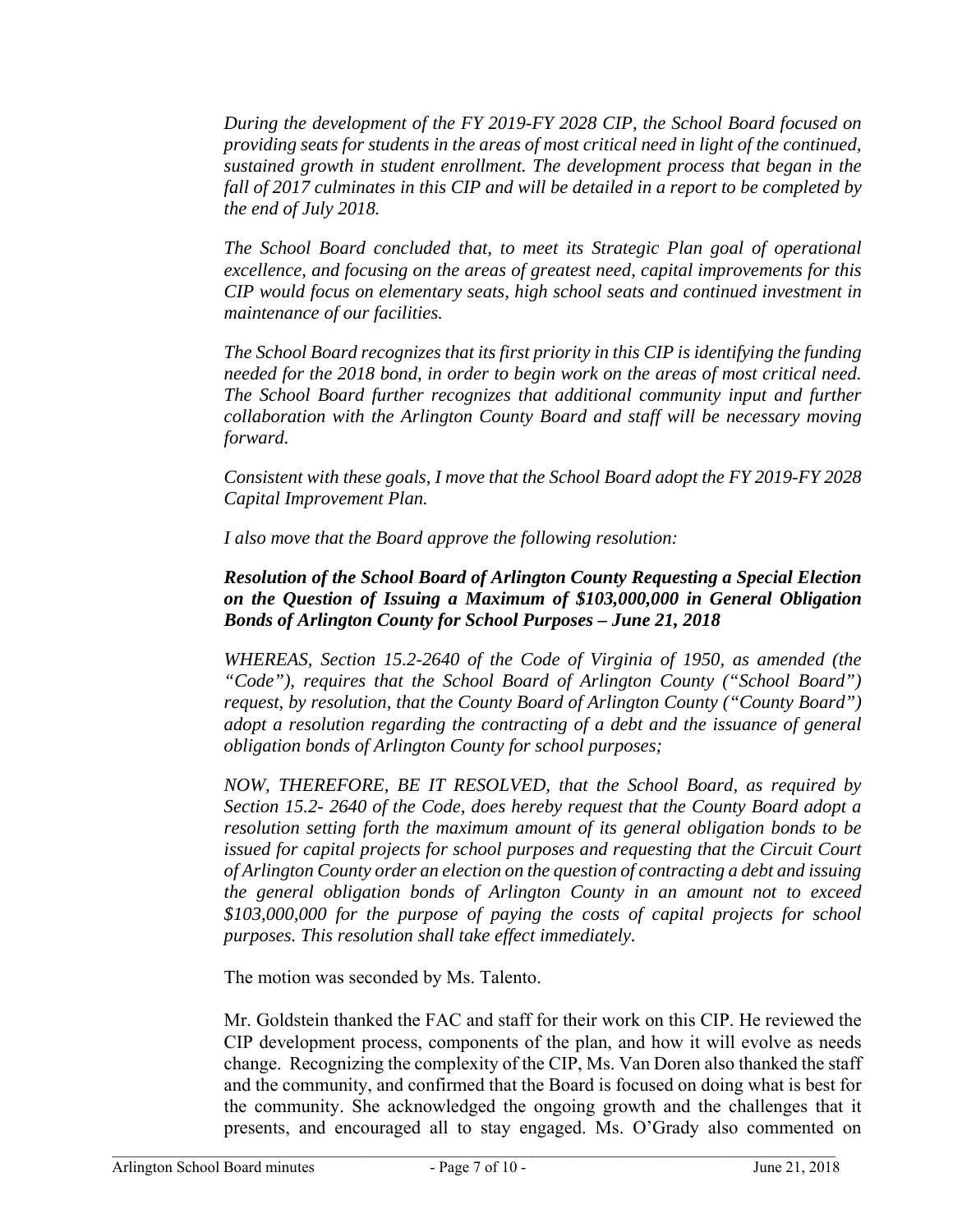changes throughout the county, reiterating the importance of ongoing communication as plans continue to evolve, and encouraged collaboration with the community. Dr. Kanninen commented that capital improvement is an ongoing process and the Board and staff will continue planning how to move forward. She confirmed the commitment to high standards and quality schools, and thanked the staff, the County Board, the community and her colleagues for their work on this effort.

Dr. Kanninen called for a vote and the motion was adopted in a vote of 5 - 0, with Dr. Kanninen, Mr. Goldstein, Ms. O'Grady, Ms. Talento and Ms. Van Doren voting affirmatively.

Dr. Kanninen called for a 5 minute break, and the Board reconvened at 9:33 PM.

- 2. FY 2018 3<sup>rd</sup> Quarter Fiscal Monitoring Report: REMOVED FROM AGENDA
- 3. Proposed School Board Policy 40-3.1 Unpaid Meal Charges: (9:33 PM)

Amy Maclosky, Director of Food and Nutrition Services, summarized the purpose of this policy, and confirmed it is a new policy required by law.

*Ms. Van Doren moved that the Board adopt the proposed School Board Policy 40-3.1 Unpaid Meal Charges,* seconded by Ms. Talento. The motion was adopted in a vote of 5 - 0, with Dr. Kanninen, Mr. Goldstein, Ms. O'Grady, Ms. Talento and Ms. Van Doren voting affirmatively.

4. Revision of School Board Policy 25-1.12 School Hours/Compulsory Attendance: (9:35 PM)

Dr. Laura Newton, Director of Student Services, confirmed that the proposed policy has been adjusted to address concerns about the language on religious exemption.

*Ms. Van Doren moved that the Board adopt the proposed revisions to School Board Policy 25-1.12 School Hours/Compulsory Attendance,* seconded by Ms. Talento. The motion was adopted in a vote of 5 - 0, with Dr. Kanninen, Mr. Goldstein, Ms. O'Grady, Ms. Talento and Ms. Van Doren voting affirmatively.

5. Proposed School Board Policy 25-3.6 Use of Service Animals in Schools: (9:36 PM)

Dr. Nattrass provided an update on a few minor changes that have been made to clarify this policy and to respond to questions and concerns from the Board and the Arlington Special Education Advisory Committee (ASEAC).

*Ms. Van Doren moved that the Board adopt the proposed School Board Policy 25-3.6 Use of Service Animals in Schools,* seconded by Ms. Talento. The motion was adopted in a vote of 5 - 0, with Dr. Kanninen, Mr. Goldstein, Ms. O'Grady, Ms. Talento and Ms. Van Doren voting affirmatively.

Ms. Van Doren thanked staff for responding to the ASEAC concerns.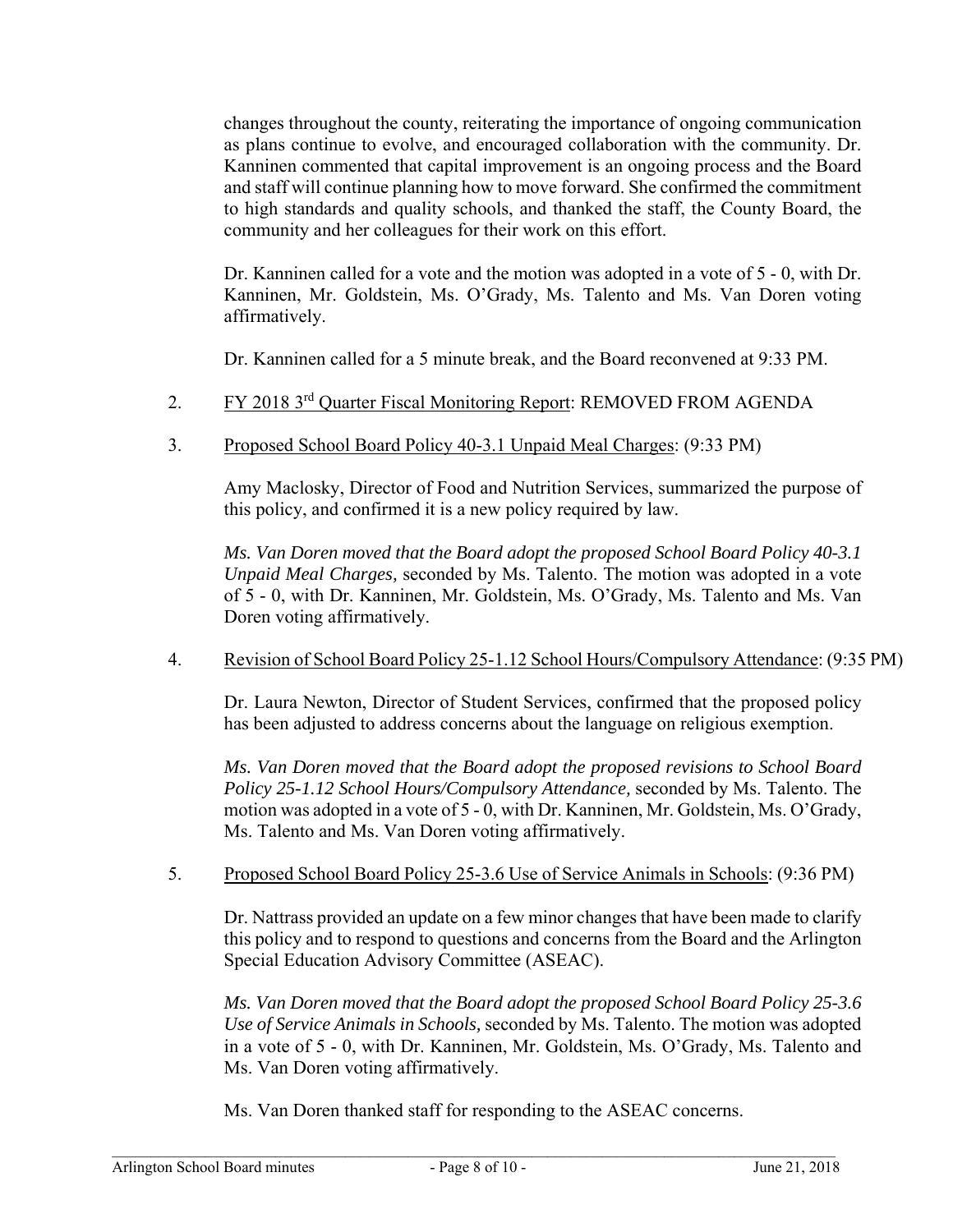6. Contract Amendment for Architecture and Engineering Services for the Yorktown High School Internal Modifications: (9:39 PM)

Mr. Jeff Chambers, Director, Design and Construction, summarized the recommended contract amendment for services related to the internal modifications at Yorktown High School. He confirmed that no increase in costs results from this change.

*Ms. O'Grady moved that the Board approve the proposed contract amendment for architecture and engineering services for the Yorktown High School internal modifications,* seconded by Ms. Van Doren. The motion was adopted in a vote of 5 - 0, with Dr. Kanninen, Mr. Goldstein, Ms. O'Grady, Ms. Talento and Ms. Van Doren voting affirmatively.

### **G. INFORMATION ITEMS**: (9:42 PM)

### 1. Construction Change Order for the Career Center Internal Modifications

Mr. Chambers presented a change order for funding to provide signage and graphic improvements at the Career Center. This work will be done over the summer to improve collaborative learning space in the facility. Mr. Chambers then reviewed the proposed budget and the staff recommendation to the Board.

Responding to questions, Mr. Chambers confirmed this work will not impact summer programs and he confirmed that there will be no additional costs for this work.

### 2. Amended Adopted FY 2019 Budget: (9:50 PM)

Dr. Murphy explained that this proposed amendment to the adopted budget will allocate additional funds that were approved in the state budget which was adopted after the Board adopted the FY 2019 budget. Ms. Lovett-Miller then explained how staff is proposing to allocate these funds which total \$383,019.

Responding to a question, Ms. Lovett-Miller explained that the Grants & Restricted Program funds being provided are additional funds for the VPI program.

Dr. Kanninen confirmed that this item is an amendment to the previously adopted budget, and the Board is asked to act on this item so this change is in place for the 2018-19 fiscal year.

### *Ms. Talento made the following motion:*

*I move to amend the School Board's Adopted FY 2019 budget by allocating \$383,019 of additional ongoing State revenue as follows:* 

- *Allocate \$331,362 to the School Operating Fund*
- *Reduce reserve funding used in the budget by \$331,362 and return these funds to the Future Budget Years reserve*